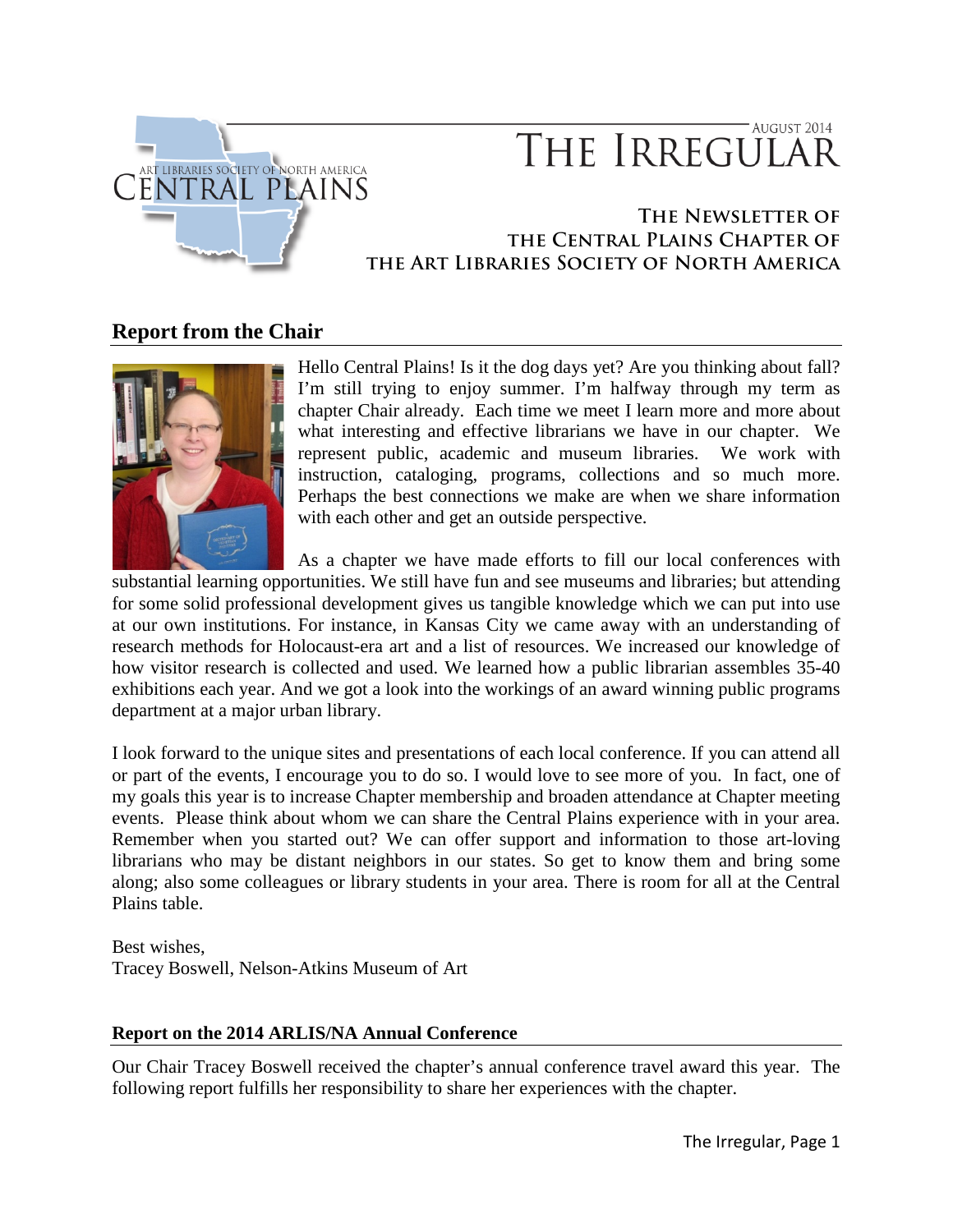Before I headed to my third ARLIS/NA conference I knew I had already passed rookie status. I studied the program, the maps, and the activities offered and planned my time to maximize my conference experience. I wanted to participate in the informational nature of conference sessions, network with many other librarians, and take in the great museums and libraries of the city. I didn't get to do and see everything but I made a heroic effort. I'd like to share a couple of highlights here.

Sarah Sherman, the Chapters Liaison, joined us for our Central Plains Chapter meeting to give a report on the process of application to host the national conference. The proposal of the Central Plains Chapter to host in 2017 has been submitted for consideration. I was able to report from the Chapter Chairs meeting on some activities of other chapters such as diverse programming at local meetings and seeking attendance by library school students.

From the session *Creative Engagement for Advocacy: Innovative Partnerships between Artists and Librarians*: the Richmond Public Library created "The People's Library." They recycled the pages of discarded books and made new paper from them, rebound the pages and placed them in the book covers. All these activities were done in public programs at the library. The blank books were cataloged and people can check them out to author the book. They plan to digitize the results.

It is a job to leave our daily work to attend a national conference. We plan, prepare and travel. Then we study and take notes in sessions. We talk extensively with colleagues and then view miles of art and architecture. Finally there are wonderful receptions held for us at such grand places as Dumbarton Oaks and the Library of Congress. We come back with fresh ideas, fresh enthusiasm, and a renewed sense of connection.

#### **Spring 2014 Chapter Meeting**



The Chapter held its Fall meeting in Kansas City on June 12-14, 2014. It was organized and hosted by our members Marilyn Carbonell of the Nelson-Atkins Museum of Art and M. J. Poehler of the Kansas City Art Institute. Attendees received packets and nametags at the Thursday evening getreacquainted dinner, held at the Aixois restaurant. Friday's meeting and presentations were held at the Nelson-Atkins.

**Marilyn Carbonell speaks to the group at the Nelson-Atkins**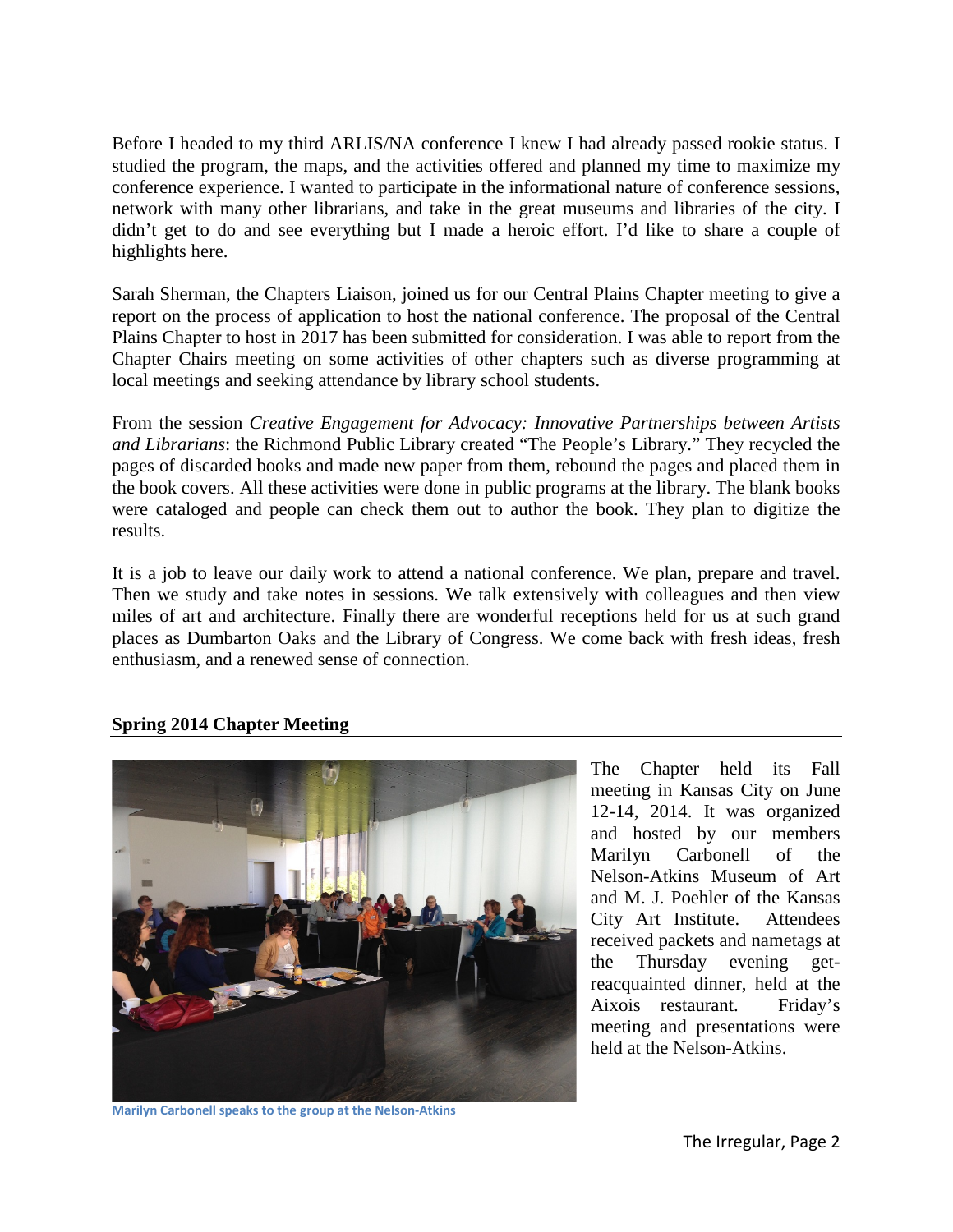At the Business Meeting, future meetings were discussed, including the upcoming Fall meeting in St. Louis, a possible meeting in Tulsa in 2015, and the chapter's proposal to host the annual ARLIS/NA conference in 2017. As the recipient of the chapter's travel award, Tracey Boswell reported on her experiences at the most recent ARLIS/NA conference in Washington, DC. Carmen Orth-Alfie reported as a member of ARLIS/NA Public Policy Committee that the committee has issued a Statement decrying staff reductions at museum libraries [\(http://www.arlisna.org/images/committees/pubpol/sm\\_staffreductions.pdf\)](http://www.arlisna.org/images/committees/pubpol/sm_staffreductions.pdf) and plans to produce a white paper on the problem. Several attendees volunteered to become part of an ad hoc group that will look into forming a chapter Communications Committee. The group will look into what the goals, duties, and guidelines for such a committee would be.

The first of three panel presentations dealt with Community Engagement. Jennifer Holland, "Visitor Evaluator" at the Nelson, spoke about this new field of visitor studies and motivation. "Visitor Segmentation Theory" tells us that our patrons are not homogenous and have very different expectations when they arrive. Rina Vecchiola reported on Washington University's experience with LibQual+ surveys of library service quality and user satisfaction. Anne Lacey, Kansas City, Kansas Public Library, explained how she coordinates her library's art exhibition program at five locations.

The second panel discussed Artists Files. Marilyn Carbonell, Amelia Nelson, and Tracey Boswell of the Nelson-Atkins discussed the museum's initiative to create regional artists files and how it processes these [\(http://kansascityartistscoalition.org/artists/library-project\)](http://kansascityartistscoalition.org/artists/library-project); Suzy Frechette spoke on the ARLIS/NA Artists Files Working Group, its genesis and current somewhat uncertain status. [http://www.arlisna.org/publications/arlis-na-research-reports/146](http://www.arlisna.org/publications/arlis-na-research-reports/146-artist-files-revealed) [artist-files-revealed.](http://www.arlisna.org/publications/arlis-na-research-reports/146-artist-files-revealed) Janet Simpson, Executive Director of the Kansas City Artists Coalition, remarked on the importance of art libraries both as sources of inspiration and knowledge, and as repositories of archival information on artists. The Coalition is thrilled to be partnering with the Nelson-Atkins.

After lunch in the museum's Rozzelle Court restaurant, the group reconvened to hear about Nazi-Era provenance research at the Nelson-Atkins from Nicole Myers, Associate Curator, and MacKenzie Mallon, Department Assistant. This is a growing field of research, made especially timely by the recent movie "The Monuments Men". Library resources are heavily used for this research, and there is a standard, formal checklist for each artwork that must be followed and entered into the Nazi Era Internet Portal ( $\frac{http://www.nepip.org/}{http://www.nepip.org/}$ ), a public website.

Most then carpooled to visit the Nerman Museum of Contemporary Art at Johnson County Community College [\(http://www.nermanmuseum.org/welcome](http://www.nermanmuseum.org/welcome) ). This is a hidden gem of a good small museum, designed by prominent Korean architect Kyu Sung Woo and containing some fine works of art. Bruce Hartman, Director of the museum, showed the group around and told some wonderful stories about the building, donors, and visitors. After returning to the city, the group dined at the Café Sebastienne in the Kemper Museum of Contemporary Art.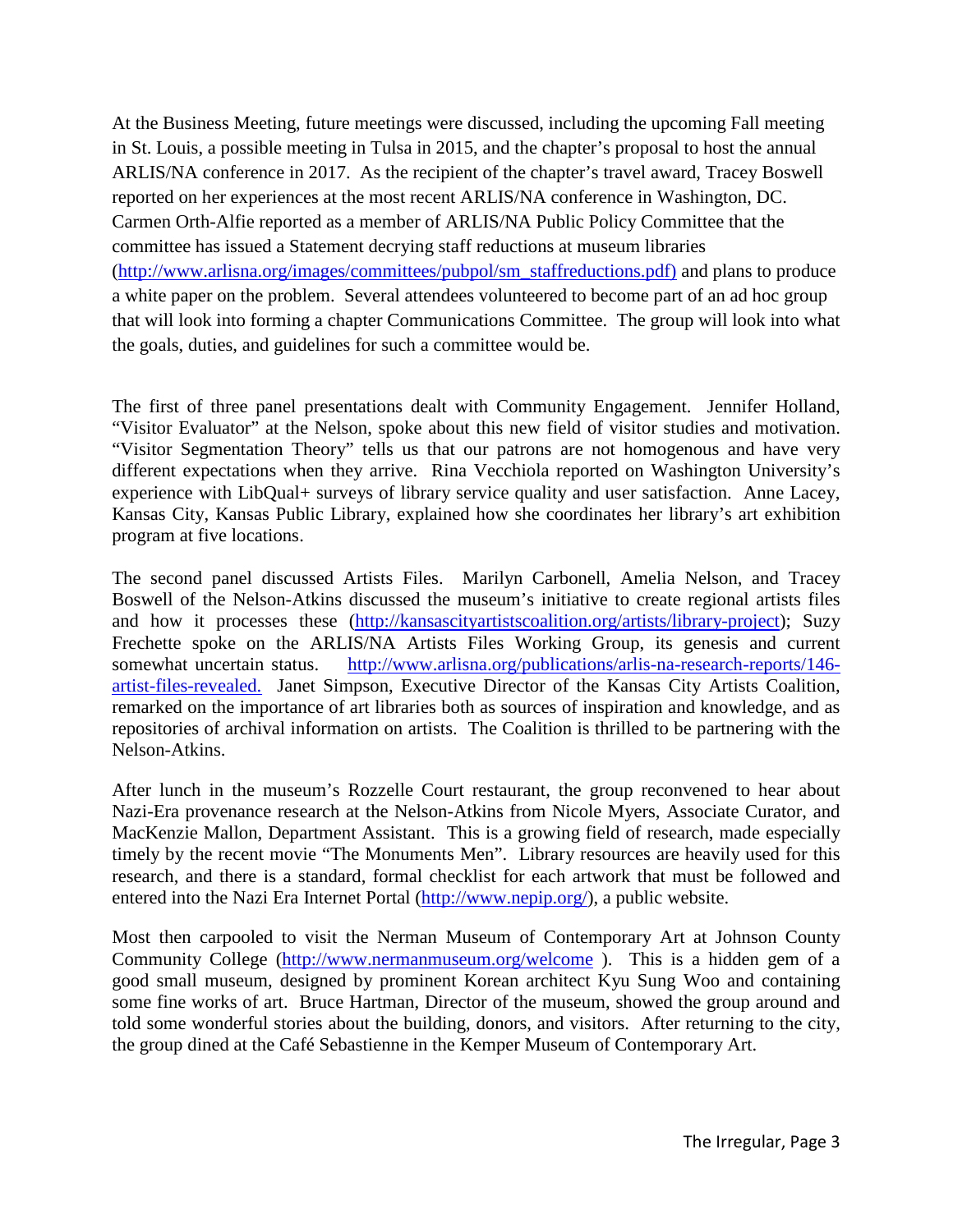Saturday morning's session was held at the main location of the Kansas City (Missouri) Public Library, in the heart of downtown. The Deputy Director and the Director of Public Affairs jointly presented their ALA award-winning Programming efforts. These are robust, imaginative, and routinely attract large crowds. Their professionalism, enthusiasm, and organizational skills were impressive.

After a quick lunch downtown, the group broke up for trips home. This was an unusually packed meeting; it certainly gave us a lot of information to digest.

# **Fall 2014 Meeting, St. Louis**

Planning is well underway for the chapter's Fall meeting, to be held November 6 - 8 in St. Louis. Hotels and restaurants are almost firm, meeting rooms at St. Louis Public Library and St. Louis Art Museum have been reserved, and Other Activities are under consideration. Members will see the spectacular building-wide renovation at the public library, and the new addition to the museum. A panel on reference/ instruction is being assembled, and the head of collections and registrar at the museum will speak about moving the collection. More information and details should be made available very soon.

# **Message from the ARLIS/NA Chapters Liaison**



Hello Central Plains Chapter Members!

I am now half way through my two-year term, as Chapters Liaison on the ARLIS/NA Executive Board. I've enjoyed working with all 17 chapters and I look forward to working with you until the 2015 annual conference in Forth Worth, TX.

At the 2014 annual conference in Washington D.C., the Executive Board had pre- and post-conference meetings and during the conference the Chapter Chairs and I met for a roundtable meeting. I

wanted to share few highlights with you:

# *Conferences*

Washington D.C. Conference: It was a record-breaking success (surpassing the success of the 2013 Pasadena conference)! We welcomed 791 registrants, the largest ARLIS/NA conference to date. The fundraising efforts totaled \$77,000. We greatly appreciate the support of the sponsors and the 76 vendors.

Future Conferences: I look forward to seeing you in Fort Worth, TX from March 19-23, 2015. We will meet in Seattle, WA in 2016 for the 3<sup>rd</sup> joint conference with the Visual Resources Association (VRA). The Executive Board is working with prospective host chapters to select a 2017 location.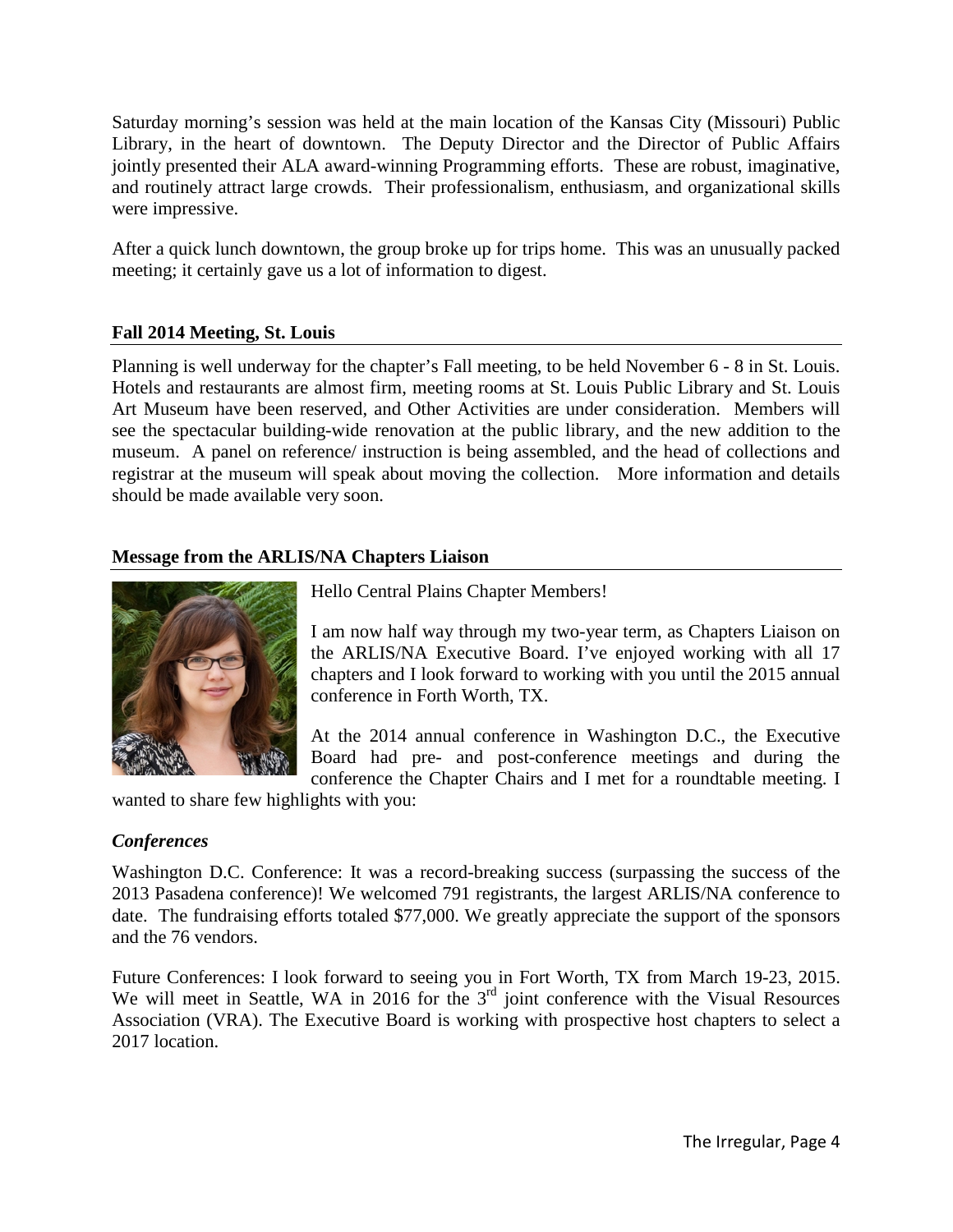#### **MEMBER NEWS**



**Phil Jones**, University of Arkansas, attended two conferences in the spring outside the visual arts: 1) PCA/ACA 2014, the national conference of the Popular Culture and American Culture associations in Chicago, and 2) SALALM 59, the annual conference of the Seminar on the Acquisition of Latin American Library Materials in Salt Lake City. He presented a paper at PCA/ACA, "'He Is(n't) One of Us': Liminality and the Sons-in-Law in *Downton Abbey*." The full text of the paper is online at [http://hdl.handle.net/10826/941.](http://hdl.handle.net/10826/941)



**Marilyn Russell** advises that she is still semi-retired and teaching two classes in the Humanities department at Haskell Indian Nations University in Lawrence, KS. The Fall semester begins August 21. Before then, she will be in Wales and Cornwall during the month of July, on a pilgrimage to Tenby, Caldey Island and St. David's in southwest Wales. She will spend two weeks in Hawarden, Wales at the Gladstone Library attending a conference, using the library, and taking day trips from there to Liverpool, the Lake District, Carnarfan, Angelsey Island, Denby, Ruthin and Holyhead in Northern Wales. When she returns, she travels to the Oldfield Plantation in Okatie, South Carolina for her oldest granddaughter's wedding on August 9. From there she flies to Santa Fe to spend time soaking up Indian Market events prior to the Fall Semester beginning at Haskell.



**Notes from The Nelson-Atkins Museum of Art Library, Kansas City. Contributed by Marilyn Carbonell, Head, Library Services.** Wonderful to see everyone last month at the Chapter meeting in Kansas City! Update on the new regional Artists File Initiative – many artists are enquiring about how to participate in the project through our partnership with the Kansas City Artists Coalition (KCAC). Amelia Nelson and I hosted a workshop at the Library in late June for KCAC invitees and are scheduled to present again at the KCAC offices at the end of July. The information card we developed has really helped with spreading the word. Tracey Boswell is cataloging the newly-deposited artist files for access to the information in the local LibraryOneSearch online catalog and onWorldcat.org (which is a real selling point for the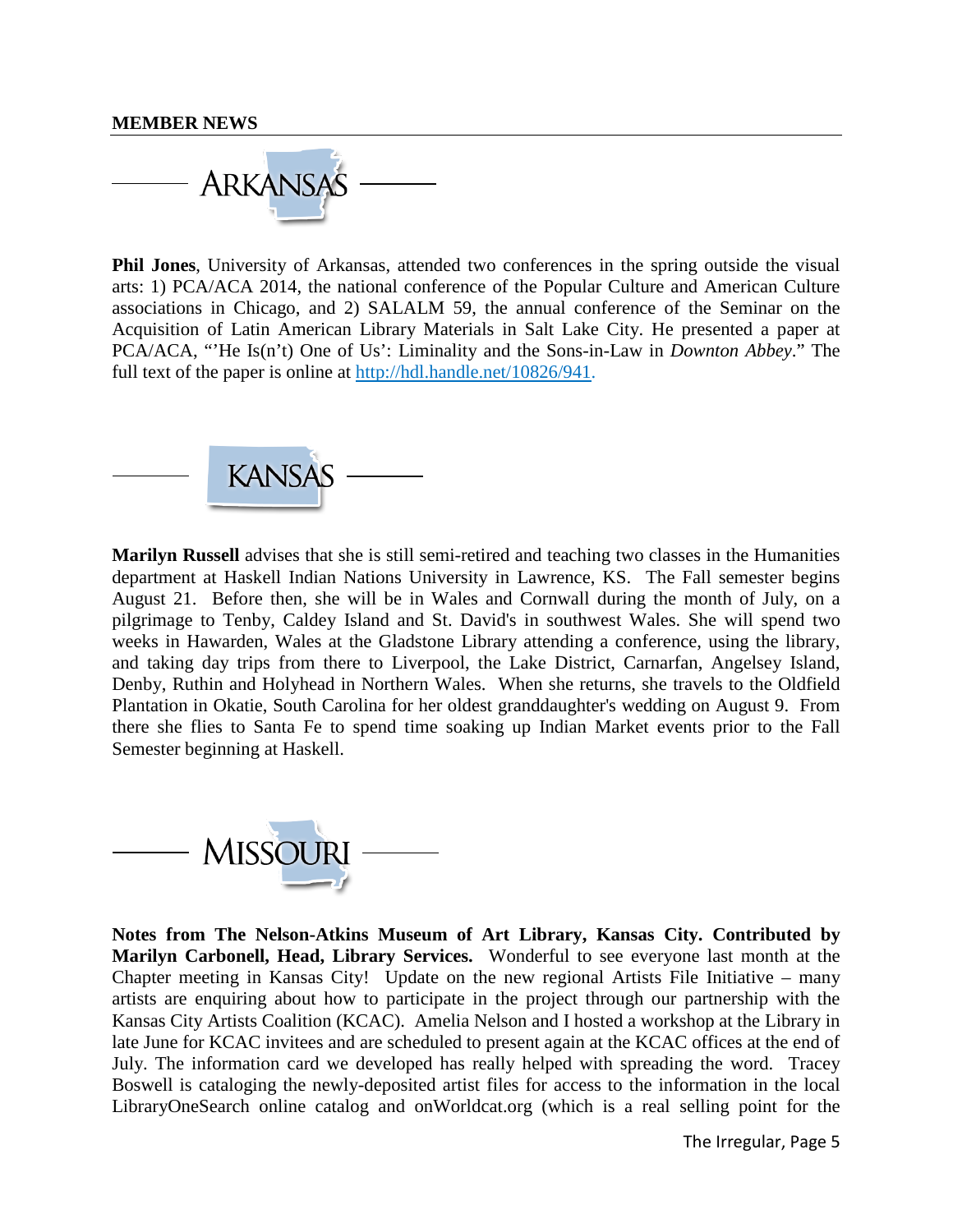Missouri and Kansas artists). Participating area artists are really pleased by the support of the Nelson-Atkins for this archival project in the Library.

New Artists' File Initiative: GOALS Documenting Kansas City's Creative Community • Documenting the talent in Kansas City • Connecting with regional visual artists Providing international discovery to these files through

- cataloging in OCLC WorldCat.org
- Alerting artists about available services in the library and in the museum by partnering with organizations and groups
- Creating a library Knowledge base
- " "Documenting History for the Future'

6.16.2014



The Nelson-Atkins Library is actively providing links to relevant e-publications through LibraryOneSearch, starting out with the freelyavailable titles from the Getty Virtual Library and the Metropolitan Museum of Art publications. The first two publications linked are: *Supporting the Changing Research Practices of Art Historians* (Matthew Long & Roger C. Schoenfeld, Ithaka S&R, 4/30/2014) and *Looking to Connect with European Paintings: Visual Approaches for Teaching in the Galleries* (Elizabeth Perkins, Metropolitan Museum, 2013).

Historical note: How many conference guides feature cover art from famous American cartoonists? Did you know that our chapter is responsible for the Charles Barsotti cover of the Art Libraries Society of North America cover art for the 19<sup>th</sup> Annual Conference in Kansas City in March 1991? Charles Barsotti was a regular cartoonist for the New Yorker magazine and many other national and international publications. He lived in Kansas City, just south of the UMKC campus and the Nelson, and died on 16 June 2014, at age 80. Mr. Barsotti graciously gave me a cartoon for the use of ARLIS/NA, when I explained we were art librarians. At that time, a black/white cartoon would suit our purpose because librarians didn't typically have funding for commissioned art by an artist or for color printing. He was most generous and readily agreed to donate a specially-drawn cartoon, but not one with his signature floppy-eared dog. Here's the Barsotti ARLIS/NA cover from 1991, with thanks to Susan Craig for scanning her archival copy.



**Amelia Nelson**, Public Services Librarian at the Nelson-Atkins Museum of Art, sends this report:

Through a partnership between the Nelson-Atkins, Education Division and Oregon State University, Division of Professional and Continuing Studies, I was able take classes in the Free-Choice Learning Professional Certificate program. In this program I learned about educational theory and its role in freechoice learning environments, like museums. Classes examined how prior experience, sociocultural influences and physical spaces all combine to define a visitor's experience and learning within free-choice learning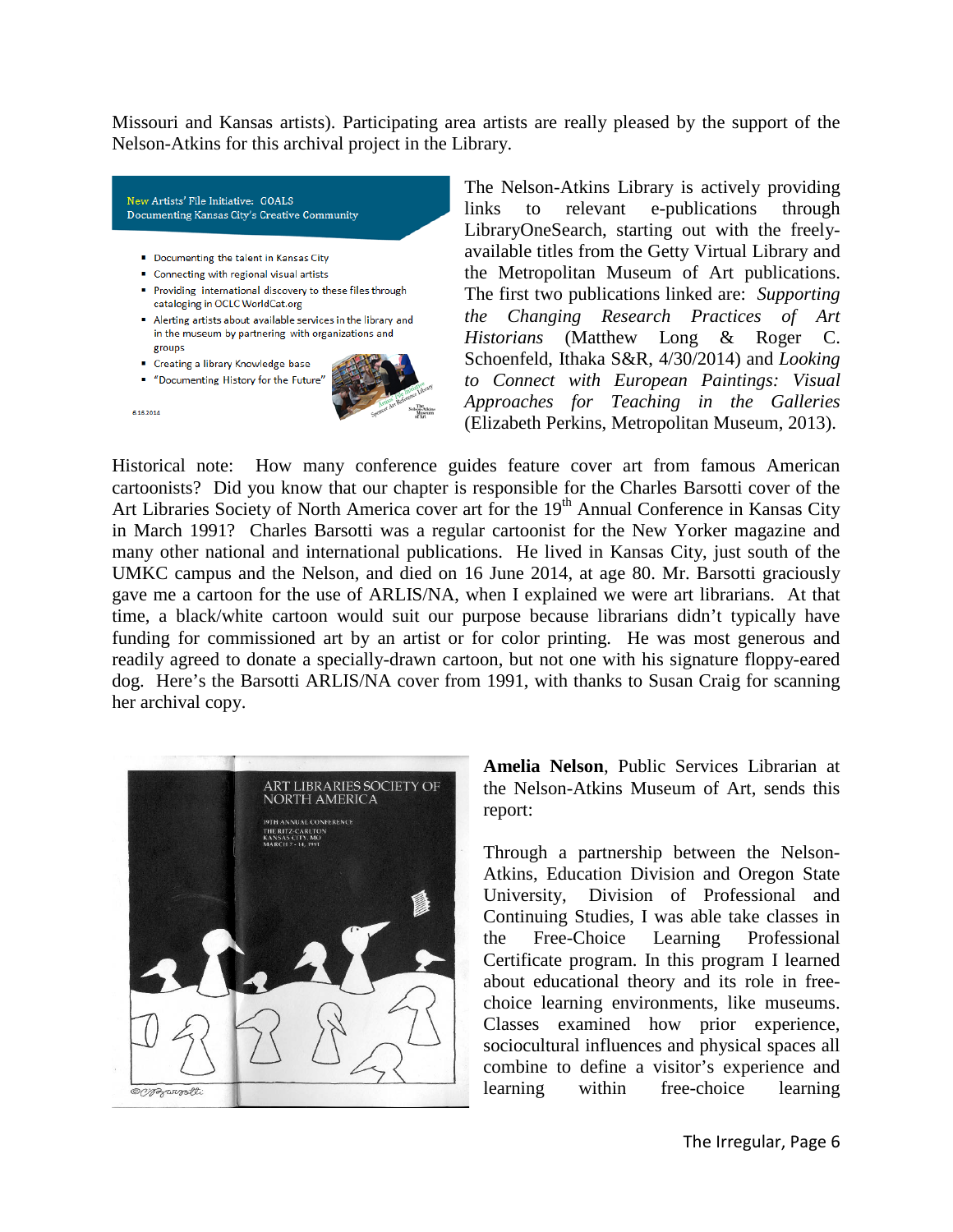environments. In these classes I learned how examining these influences through assessment and through the lens of learning theory can help to make learning in informal environments more effective. This was a great opportunity to explore how museums across the world are developing innovative programs to connect collections to visitors. Programs that are easily adaptable to information literacy sessions as well as reference interactions. For more information on the program, here's the website,<https://pace.oregonstate.edu/free-choice> I'm also happy to answer questions if anyone is interested in the program.

**M. J. Poehler**, Director of the Jannes Library at the Kansas City Art Institute, reports that staff members are adjusting to the loss of their visual resources assistant position in June. The downsizing is a result of a budget crunch caused by a dip in KCAI's enrollment last year and continuing in the 2014-2015 school year. Decreased enrollment is not unusual among independent colleges of art and design in recent years. A bit unexpectedly, KCAI's enrollment numbers were strong throughout the recession, but now it is experiencing a downturn. Needless to say, KCAI's recruitment and retention efforts are getting a lot of attention.

The plus side of the situation is that the remaining visual resources (VR) staff member will relocate from Baty House to Jannes Library, consolidating all library staff in one building for the first time in many years. The VR position description has been re-written to include an emphasis on digital media services, including a new lecture capture initiative.

KCAI's president of three years, Jacqueline Chanda, resigned effective August 4. Dr. Chanda brought new programs to KCAI, including overseeing the recent gift of the Grand Arts Building at 1819 Grand, which is designed to house a new masters' degree program focused on arts entrepreneurship. Challenges included tension with faculty over the changing academic environment, which culminated in a vote of no confidence last spring. The chairman of KCAI's Board, Steve Metzler, is serving as interim president.

Usually summer is a time to accomplish extra projects (weeding, shifting in the stacks, etc.), but this summer was a little different for Jannes Library staff. Because of vacation time on the books that needed to be used, the library was on a skeleton crew for most of the summer. The staff looks forward to a full crew reporting for duty and welcoming students to the fall semester.



**Gerriane Schadd,** Director, Donald C. and Elizabeth M. Dickinson Research Center National Cowboy & Western Heritage Museum in Oklahoma City, alerts the membership to the museum's current exhibition, "Making Change", which will run through December, 2014. The exhibit features the stories behind groundbreaking coins designed by sculptors Laura Gardin Fraser and Glenna Goodacre. Fraser (1889-1966) won a contest in 1931 to create a quarter in honor of George Washington's 200th birthday. This made her the first woman chosen to design a coin for national circulation. Unfortunately the political environment of the time stopped her